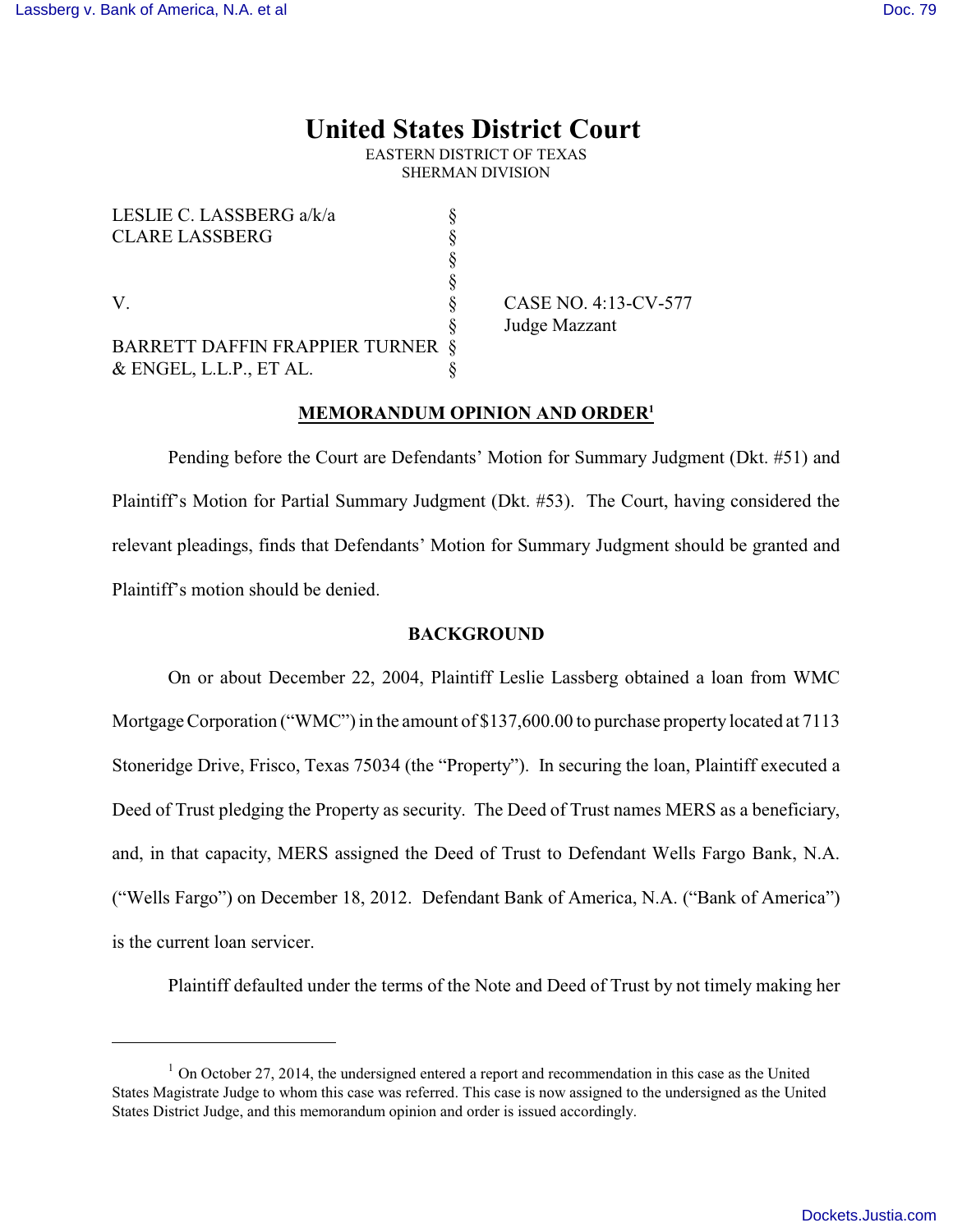monthly payments. Plaintiff first defaulted on the loan in January of 2007. Plaintiff made her last mortgage payment on or about April 25, 2011, which brought her loan current through August of 2010. Plaintiff's loan is currently forty-five (45) months in arrears.

On June 1, 2007, Plaintiff filed for Chapter 13 Bankruptcy in Case No. 07-41168, in the United States Bankruptcy Court for the Eastern District of Texas, Sherman Division (the "Bankruptcy Case"). On March 14, 2013, the Bankruptcy Case closed and on September 3, 2013, Plaintiff filed the instant suit in the 429th Judicial District Court of Collin County, Texas. On September 30, 2013, Defendants removed this action to this Court. On March 7, 2014, Plaintiff filed her Amended Complaint. Plaintiff contends that Defendants lack capacity to enforce the terms of their mortgage because they were not the "holder" of the mortgage note, and that MERS did not have the authority to assign the debt. Plaintiff has sued Defendants for: (1) violations of the Texas Local Government Code; (2) quiet title; (3) violations of Texas Civil Practices and Remedies Code; and (4) invasion of privacy. Based on these alleged violations, Plaintiff seeks damages of an unspecified amount, injunctive and declaratory relief, attorneys' fees and costs.

On June 11, 2014, Defendants filed a Motion for Summary Judgment (Dkt. #51). On June 30, 2014, Plaintiff filed a response (Dkt. #56). On July 7, 2014, Defendants filed a reply (Dkt. #57). On June 16, 2014, Plaintiff filed a motion for partial summary judgment (Dkt. #53). On June 30, 2014, Defendants filed a response (Dkt. #55). On July 22, 2014, Plaintiff filed an amended reply (Dkt. #65).

# **LEGAL STANDARD**

The purpose of summary judgment is to isolate and dispose of factually unsupported claims or defenses. *See Celotex Corp*. *v*. *Catrett*, 477 U.S. 317, 327 (1986). Summary judgment is proper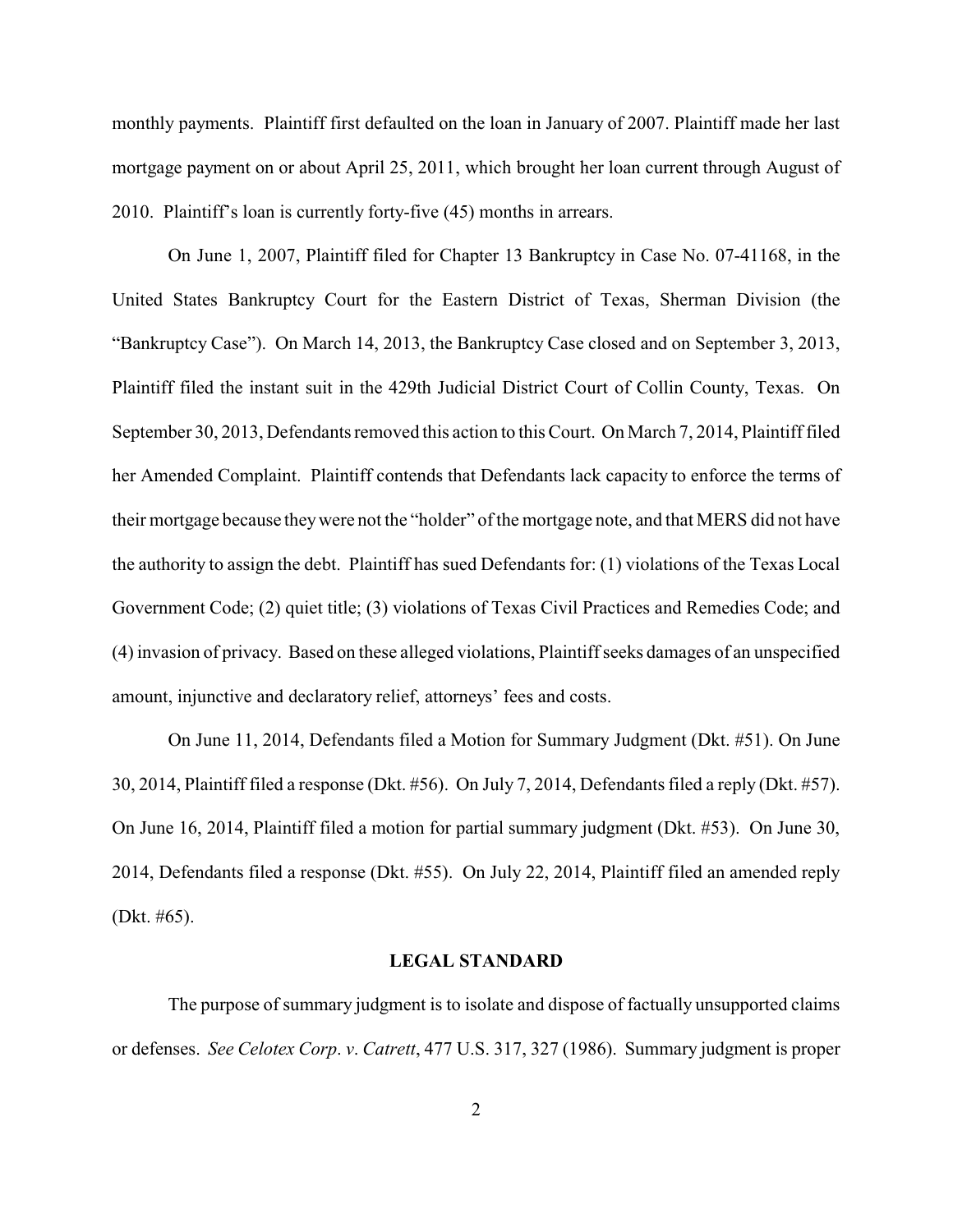if the pleadings, the discovery and disclosure materials on file, and any affidavits "[show] that there is no genuine issue as to any material fact and that the movant is entitled to judgment as a matter of law." Fed. R. Civ. P. 56(a). A dispute about a material fact is genuine "if the evidence is such that a reasonable jury could return a verdict for the nonmoving party." *Anderson v*. *Liberty Lobby, Inc.*, 477 U.S. 242, 248 (1986). The trial court must resolve all reasonable doubts in favor of the party opposing the motion for summary judgment. *Casey Enterprises, Inc. v. American Hardware Mut. Ins. Co.*, 655 F.2d 598, 602 (5th Cir. 1981) (citations omitted). The substantive law identifies which facts are material. *Anderson,* 477 U.S. at 248.

The party moving for summary judgment has the burden to show that there is no genuine issue of material fact and that it is entitled to judgment as a matter of law. *Id.* at 247. If the movant bears the burden of proof on a claim or defense on which it is moving for summary judgment, it must come forward with evidence that establishes "beyond peradventure *all* of the essential elements of the claim or defense." *Fontenot v*. *Upjohn Co*., 780 F.2d 1190, 1194 (5th Cir. 1986). But if the nonmovant bears the burden of proof, the movant may discharge its burden by showing that there is an absence of evidence to support the nonmovant's case. *Celotex*, 477 U.S. at 325; *Byers v*. *Dallas Morning News*, *Inc*., 209 F.3d 419, 424 (5th Cir. 2000). Once the movant has carried its burden, the nonmovant must "respond to the motion for summary judgment by setting forth particular facts indicating there is a genuine issue for trial." *Byers*, 209 F.3d at 424 (citing *Anderson*, 477 U.S. at 248-49). The nonmovant must adduce affirmative evidence. *Anderson*, 477 U.S. at 257.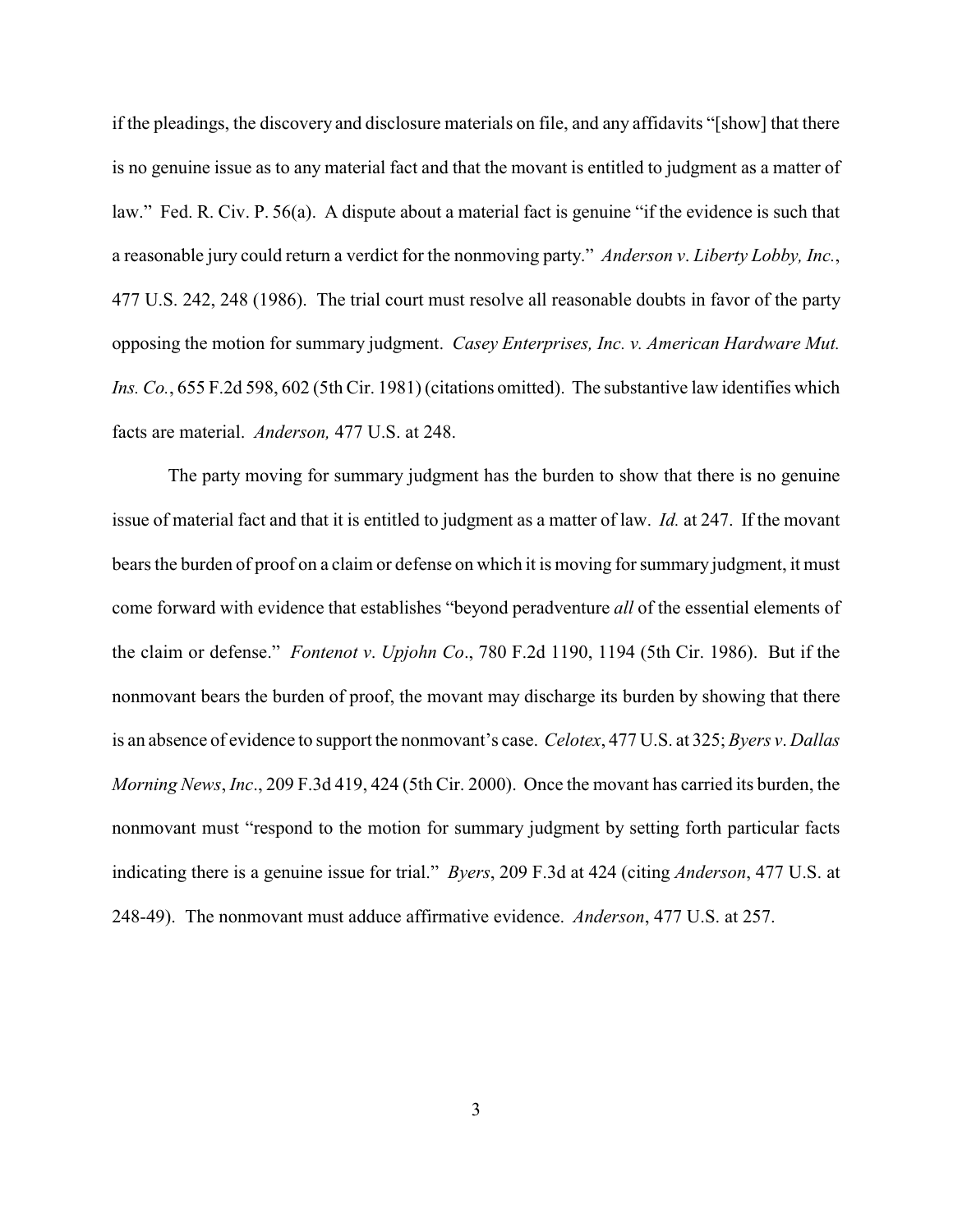# **DISCUSSION AND ANALYSIS**<sup>2</sup>

Defendants make the following arguments: (1) that Plaintiff's claims are barred by collateral estoppel and/or res judicata; (2) Plaintiff's claims are barred by judicial estoppel; (3) MERS was the proper entity to assign the debt; (4) Defendants are entitled to enforce the default provisions of the Deed of Trust; and (5) Plaintiff cannot succeed on the merits of her claims and, therefore, is not entitled to declaratory or injunctive relief.

#### **MERS**

Defendants move for summary judgment asserting that Plaintiff's suit largely rests on the faulty theory that MERS's role in the Deed of Trust and Assignment render the security instruments invalid. Defendants assert that these arguments have no merit whatsoever as courts have routinely dismissed similar claims, including numerous times in the Eastern District of Texas stating that theories such as Plaintiff's have "[b]een rejected by courts across the country. . ." Plaintiff argues that the role of MERS is relevant because she has alleged that Bank of America is not the real party in interest and is not entitled to enforce the Note and Deed of Trust.

The Court agrees with Defendants that MERS, as the nominee for the originating lender, and its successors and assigns, had the authority to foreclose on the Deed of Trust and the authority to transfer its rights and interests to another entity, which would then be able to foreclose if the Note was in default. Under the Texas Property Code, a mortgagee may authorize a mortgage servicer to service a mortgage and conduct a foreclosure sale. *See* Tex. Prop. Code § 51.0025. Here, the Deed of Trust identified MERS as the beneficiary and the nominee for the original lender and its

 $2$  On September 18, 2014, the Court entered an Amended Order Granting in Part Defendants' Objections to Plaintiff's Expert Disclosures and Motion to Exclude Experts (Dkt. #72). Based upon this Order, the Court excluded significant portions of Plaintiff's expert affidavits.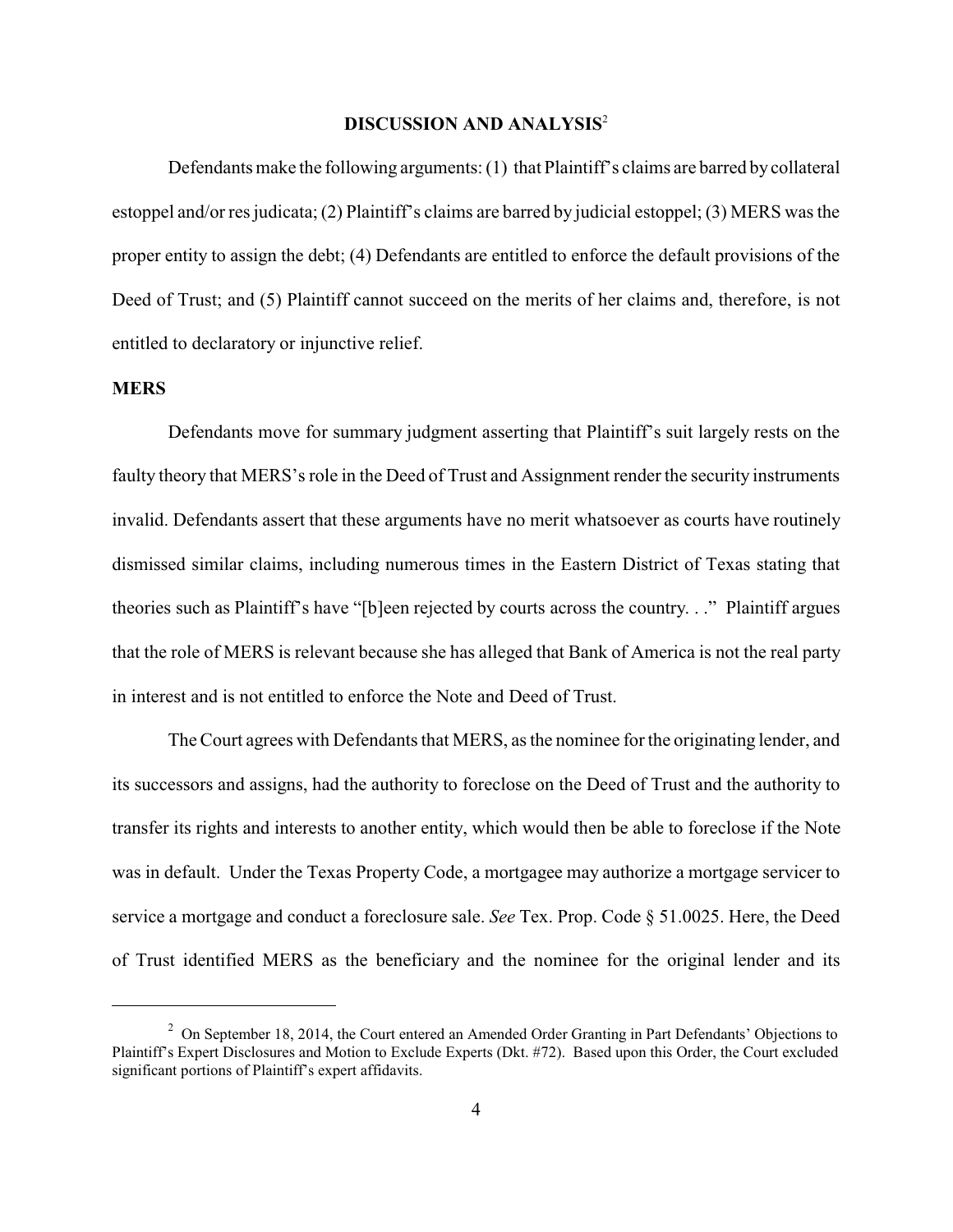successors and assigns. MERS is a mortgagee under the Texas Property Code. *See* Tex. Prop. Code § 51.0001(4). As a mortgagee, MERS could authorize another entity to service the loan and foreclose. *Allen v. Chase Home Finance, LLC*, No. 4:11-cv-223, 2011 WL 2683192, at \*3 (E.D. Tex. June 10, 2011).

The Court finds that, as a matter of law, the allegations regarding Defendants' lack of authority to foreclose because MERS did not have the authority to transfer the Note have no basis in law. *Martins v. BAC Home Loans Serv., L.P.*, 722 F.3d 249, 255 (5th Cir. 2013); *Casterline v. OneWest Bank, F.S.B.*, 537 F. App'x 314, 317 (5th Cir. 2013); *Wigginton v. Bank of New York Mellon*, 488 F. App'x 868, 870 (5th Cir. 2012). "Under Texas law, a non judicial foreclosure may be initiated by the current mortgagee including: the grantee, beneficiary, owner, or holder of a security instrument; a book entry system; or the last person to whom the security interest has been assigned of record." *Farkas v. GMAC Mortg., L.L.C.*, 737 F.3d 338, 342 (5th Cir. 2013) (citing Tex. Prop. Code  $\S$  51.0001(4)). "[T]he mortgage servicer need not hold or own the note and yet would be authorized to administer a foreclosure." *Martins*, 722 F.3d at 255; *Casterline*, 537 F. App'x at 318; *Hall v. BAC Home Loans Serv., L.P.*, 541 F. App'x 430, 433 (5th Cir. 2013); *Epstein v. U.S. Bank Nat. Ass'n*, 540 F. App'x 354, 356 (5th Cir. 2013). This Court has also found on multiple occasions that MERS has the authority to transfer a note. *See Glaser v. Wells Fargo Bank, N.A.*, No. 4:12-CV-289-DDB, 2013 WL 676662, at \*2 (E.D. Tex. Feb. 25, 2013); *see also Martin v. Wells Fargo Bank, N.A.*, No. 4:11-CV-442, 2013 WL 694009, at \*4 (E.D. Tex. Feb. 26, 2013); *Hilger v. Bank of America, N.A.*, No. 4:12-CV-214, 2013 WL 676538, at \*3 (E.D. Tex. Feb. 25, 2013); *Mason v. Bank of America, N.A.*, No. 4:12-CV-291, 2013 WL 1313773, at \*2-3 (E.D. Tex. Feb. 25, 2013); *Gloria v. Bank of New York Mellon*, No. 4:12-CV-76, 2013 WL 639049, at \*5-6 (E.D. Tex. Feb. 21,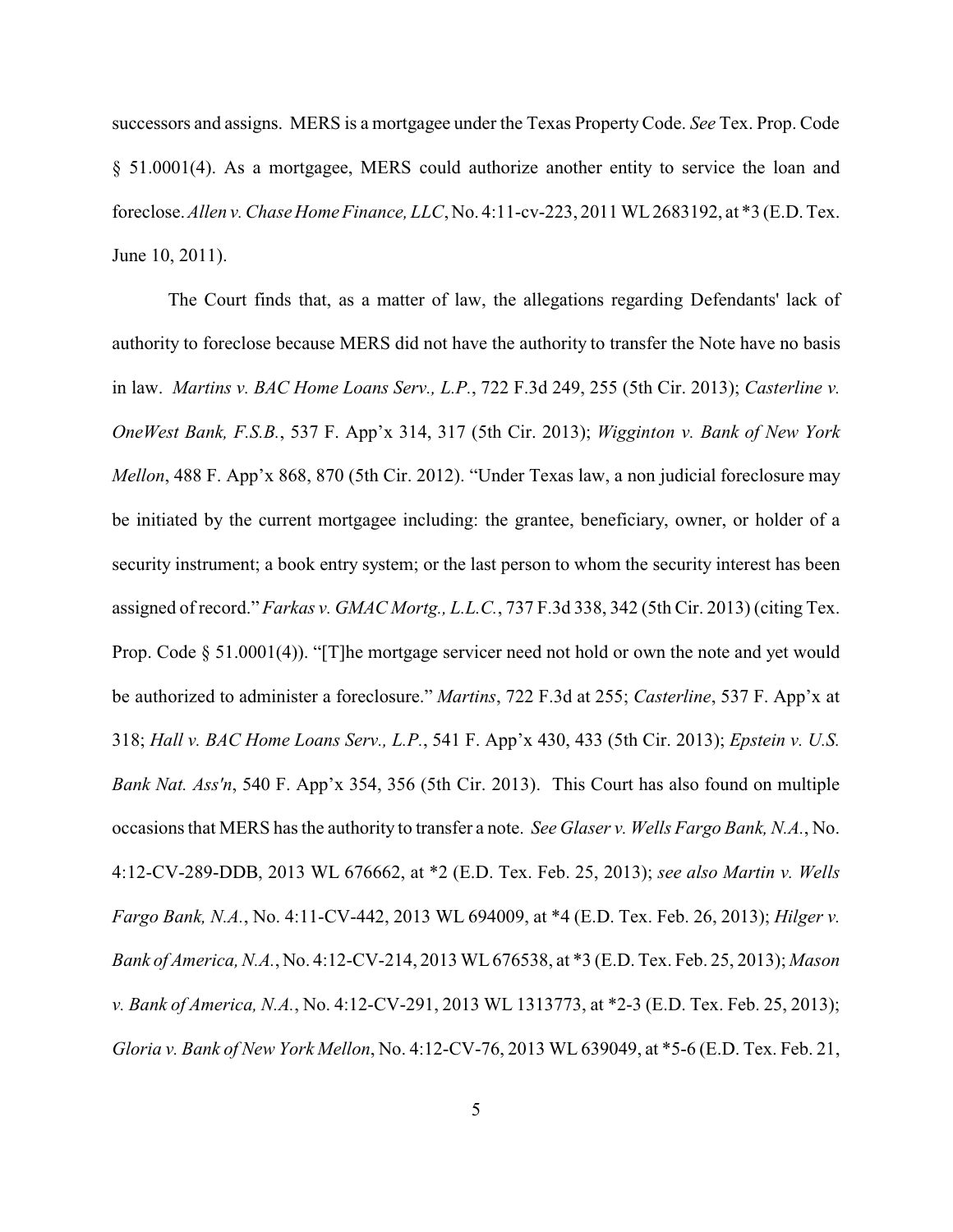2013).

The Court agrees that the summary judgment evidence shows MERS, as nominee for WMC, assigned the Deed of Trust to Wells Fargo. Therefore, the Court finds that Defendants' motion for summary judgment should be granted to the extent that Plaintiff challenges MERS's authority to transfer the loan to Wells Fargo. Plaintiff has failed to raise a material fact issue.

Various opinions within the Fifth Circuit have rejected Plaintiff's argument that MERS's assignment of the mortgage was invalid and, without any factual distinctions by Plaintiff here, the Court declines to revisit the issue. *See, e.g., Richardson v. CitiMortgage, Inc.*, No. 6:10CV119, 2010 WL 4818556, at \*5 (E.D. Tex. Nov. 22, 2010) (rejecting the plaintiffs' attack on MERS, and noting that "[u]nder Texas law, where a deed of trust, as here, expressly provides for MERS to have the power of sale, then MERS has the power of sale") (citing *Athey v. MERS*, 314 S.W.3d 161, 166 (Tex.App.-Eastland 2010)); *Allen,* 2011 WL 2683192, at \*3–4; *Anderson v. CitiMortgage, Inc.*, No. 4:10-cv-398, 2011 WL 1113494, at \*1–2 (E.D. Tex. Mar. 24, 2011); *see also Santarose v. Aurora Bank FSB*, No. H-10-720, 2010 WL 2232819, at \*5 (S.D. Tex. 2010) (rejecting the argument that MERS lacked standing to foreclose and was not a real party in interest); *Wiggington,* 2011 WL 2669071, at \*3. Similarly, courts have consistently held that a borrower does not have standing to challenge assignment from MERS to which the borrower was a non-party. *Adams v. Bank of America, N.A.*, No. 4:10-cv-709, 2011 WL 5080217, at \*4 (E.D. Tex. Oct. 26, 2011); *Defranceschi v. Wells Fargo Bank, N.A.*, No. 4:10-cv-455-Y, 2011 WL 3875338, at \*5 (N.D. Tex. Aug. 31, 2011); *McAllister v. BAC Home Loans Servicing, LP*, No. 4:10-cv-504, 2011 WL 2200672, at \*5 (E.D. Tex. Apr. 28, 2011); *Eskridge v. Fed. Hom Loan Mortgage Corp.*, No. H-10-663, 2011 WL 2163989 (W.D. Tex. Feb. 24, 2011); *Schieroni v. Deutsche Bank National Trust Company*, No. H-10-663,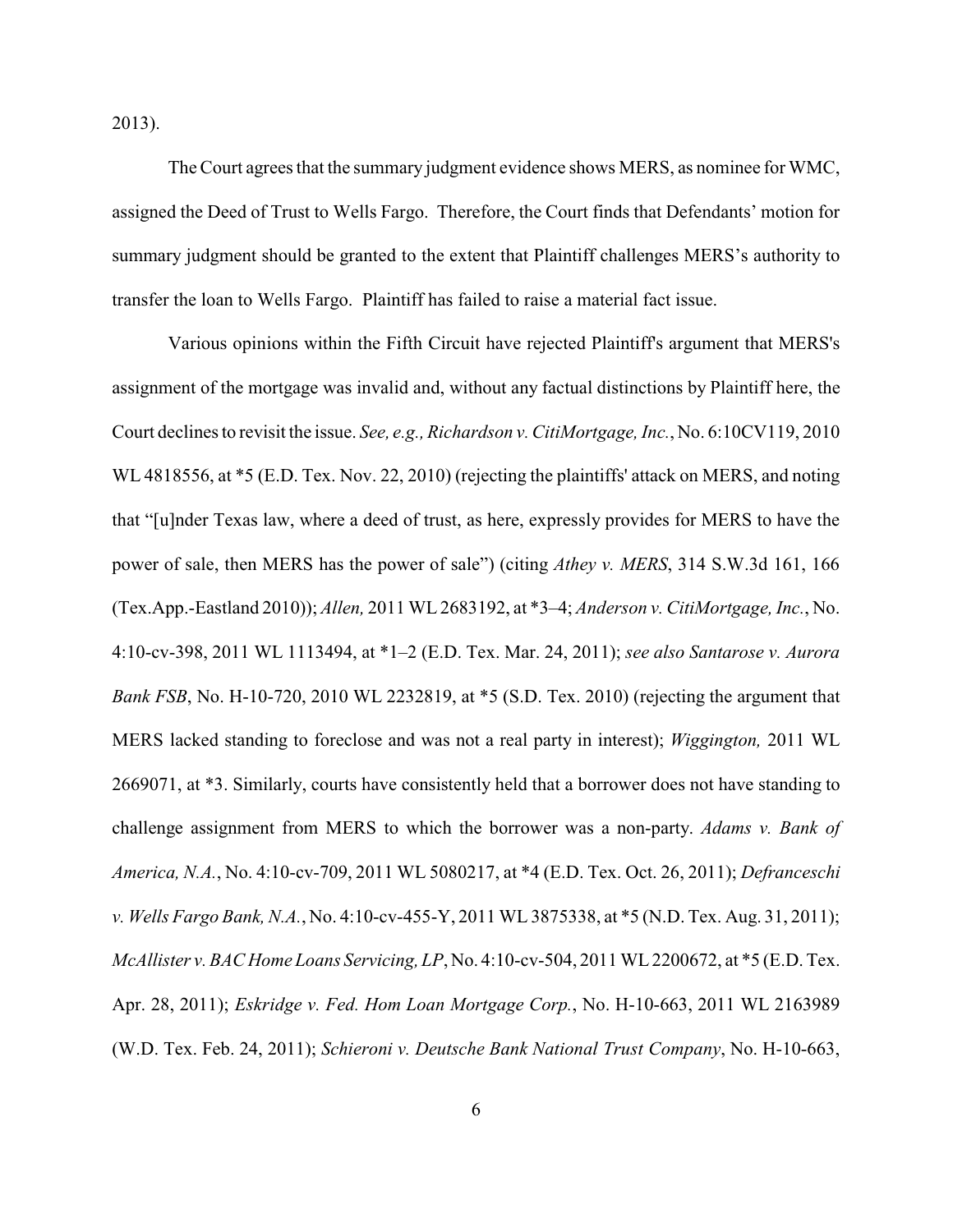2011 WL 3652194, at \*6 (S.D. Tex. Aug. 18, 2011). Based on the governing authority here, the Court can identify no facts that would state a sufficient claim to challenge whether a third party has authority to act on behalf of MERS.

# **Standing to Challenge the Assignment of Deed of Trust**

Defendants further assert that Plaintiff lacks standing to challenge the assignment from MERS to Wells Fargo, asserting that Plaintiff was not a party to the assignment, has no evidence the assignment was void, and has no evidence she faced any risk of competing claims for payment under the Note.

Plaintiff asserts that summary judgment for the Defendants in this case is improper, as the evidence demonstrates that Bank of America and Wells Fargo, which stands as trustee of the MSAC 2005-WMC3 Trust, are not the real parties in interest and lack sufficient standing to enforce the Deed of Trust and foreclose on the Property. More specifically, Plaintiff asserts that the evidence in this case shows that the Deed of Trust was never properly transferred into the MSAC 2005-WMC3 Trust ("WMC3 Trust,") and Bank of America and Wells Fargo, as trustee of the WMC3 Trust, have no legal authority to assert a claim based on the Deed of Trust. Plaintiff argues that according to the Pooling and Servicing Agreement ("PSA") for the WMC3 Trust, the transfer of the Deed of Trust to the WMC3 Trust must have been accomplished on or before the closing date of the WMC3 Trust, which was May 6, 2005. Plaintiff asserts that these requirements from the PSA also mean the WMC3 Trust is unable to have any other assets placed into the WMC3 Trust after the closing date. Plaintiff asserts that all assignments or endorsements executed after the WMC3 Trust's closing date are void, as they violate the express terms of the WMC3 Trust PSA. Plaintiff points out that the Assignments of Deed of Trust in this case, which purported to transfer the Deed of Trust into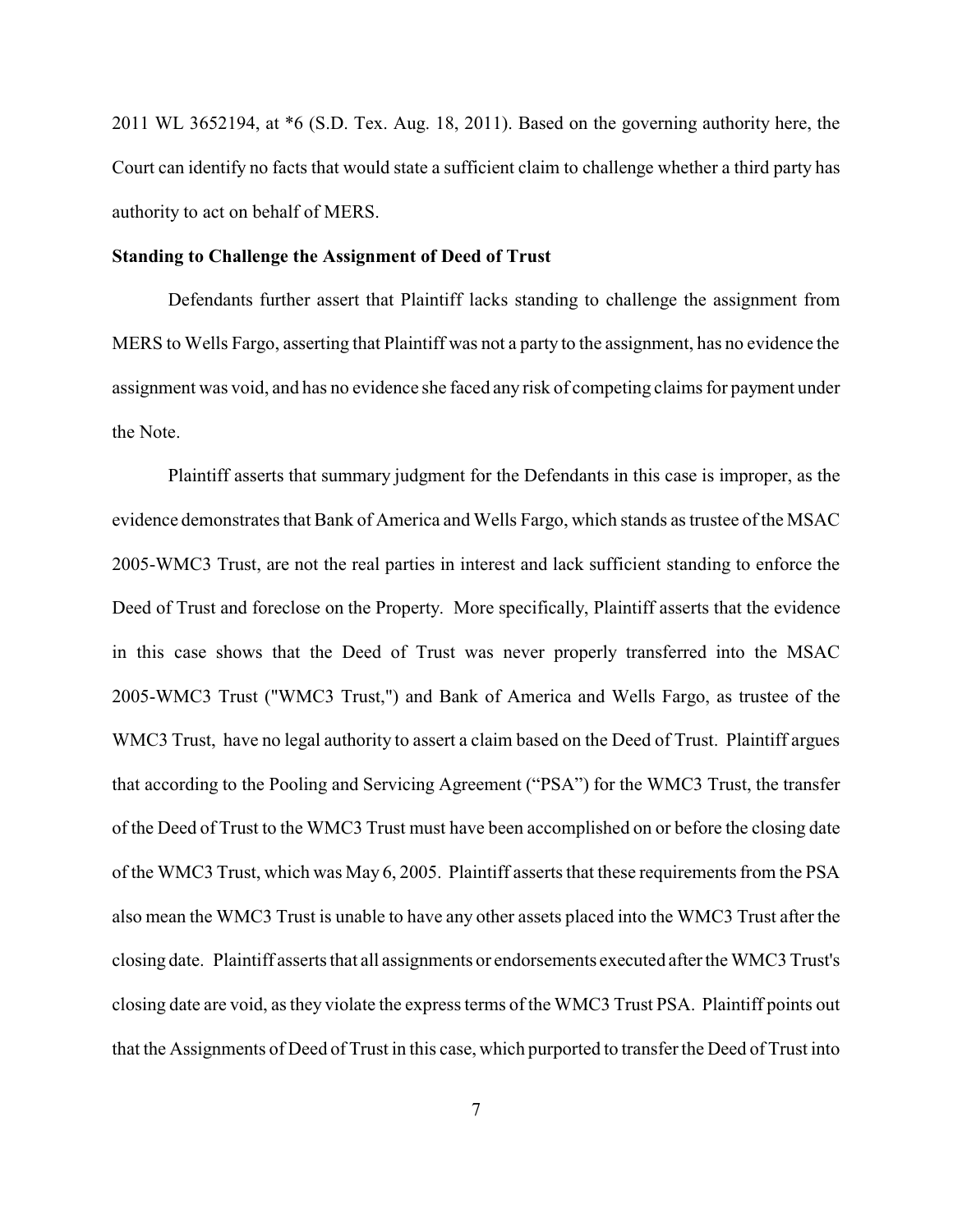the WMC3 Trust, were not executed until December 18, 2012, and recorded on December 20, 2012, more than seven years after the closing date of the WMC3 Trust.

The Fifth Circuit recently clarified an exception to the general rule regarding standing to challenge an assignment. Specifically, the Fifth Circuit stated that a mortgagor may challenge an assignment "on any ground that renders the assignment void." *Reinagel v. Deutsche Bank Nat. Trust Co.*, 735 F.3d 220, 224-25 (5th Cir. 2013). However, after clarifying the "void" versus "voidable" requirement, the Fifth Circuit went on to state that "even assuming that the [plaintiffs] are third-party beneficiaries, the fact that the assignments violated the PSA—a separate contract—would not render the assignments void . . . ." *Id.* at 228; *see also Calderon v. Bank of Am., N.A.*, 941 F. Supp. 2d 753, 765-66 (W.D. Tex. 2013); *Washington v. JP Morgan Chase*, No. SA-11-CV-763-XR, 2013 WL 636054, at \*8-9 (W.D. Tex. Feb. 20, 2013); *Sigaran v. U.S. Bank Nat. Ass'n*, No. H-12-3588, 2013 WL 2368336, at  $*3$  (S.D. Tex. May 29, 2013). Because the lone challenge asserted by Plaintiff would merely render the assignment voidable, she lacks standing to make that challenge, and her claims fail as a matter of law. *See also Farkas*, 737 F.3d at 342. An assertion that the person who executed the assignment lacked authority to do so renders the assignment merely voidable, not void. *Reinagel*, 735 F.3d at 226; *Epstein,* 540 F. App'x at 357. A homeowner's challenges to the authority of the person who executed the assignment, a challenge to the authenticity of the signature on the assignment, and a challenge to the assignment on the basis that it was contrary to the terms of a Pooling and Service Agreement, are all grounds that make an assignment voidable, but not void. *Reinagel*, 735 F.3d at 226-28. As a voidable assignment, only the parties to the assignment, not Plaintiff, can challenge it. The Fifth Circuit recently rejected the very claim asserted by Plaintiff in this case that the assignment of a loan to the Trust violated the Trust's PSA because the transfer of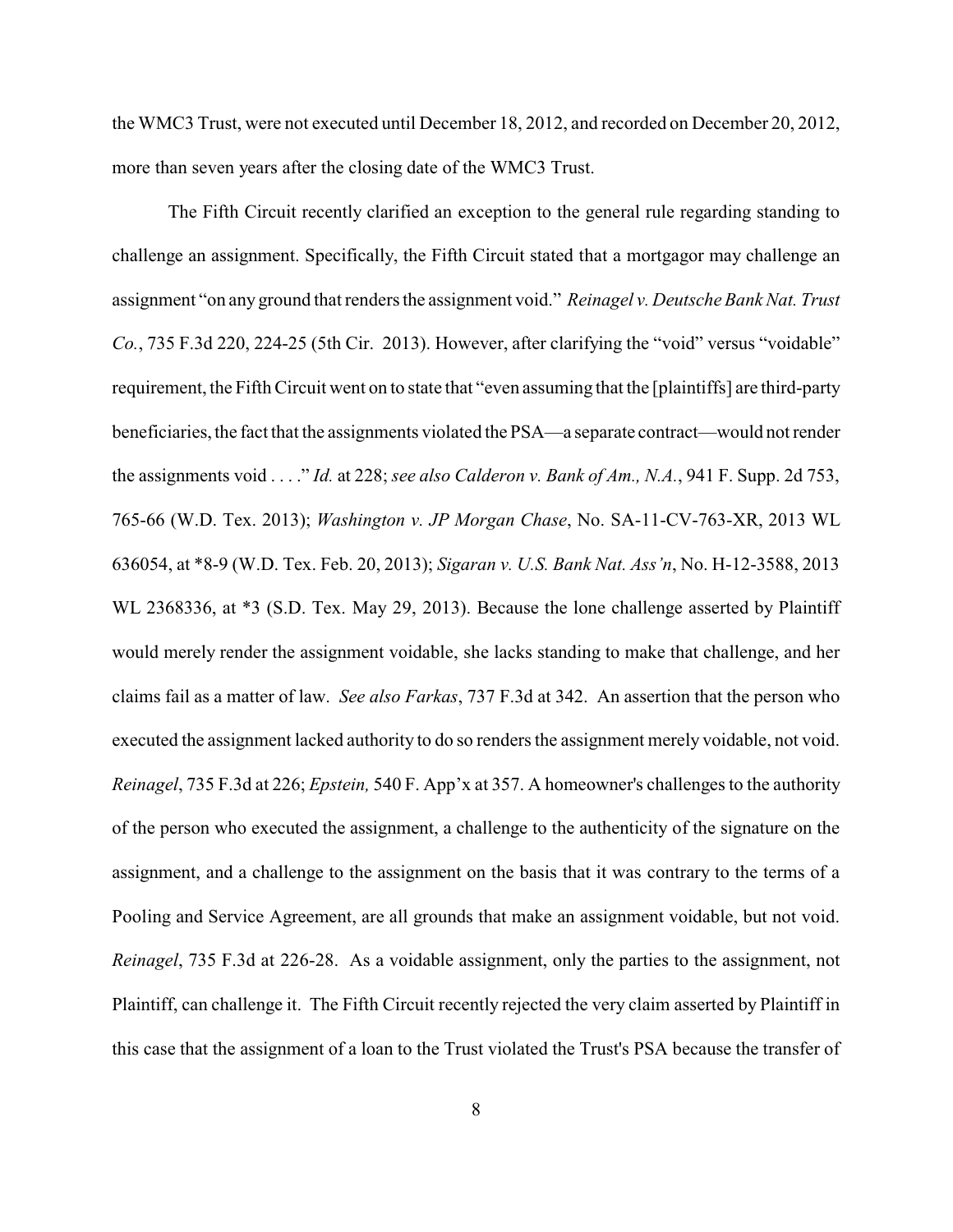a loan occurred after the Trust's closing date, citing *Reinagel*. *See Gonzales v. Bank of America, N.A.*, 574 F. App'x 441, 444 (5th Cir. 2014). Plaintiff has raised no factual issues that would allow her to challenge the assignment in this case. Defendants are entitled to summary judgment.<sup>3</sup> All of Plaintiff's claims regarding violations of the PSA fail as a matter of law.

#### **Statutory Violations of Texas Local Government Code § 192.007**

Plaintiff asserts that Defendants violated section 192.007 of the Texas Government Code by not filing the assignment. Defendants move for summary judgment asserting that the assignment was filed, and citing to *Reinagel*. 735 F.3d at 227 n.27. Plaintiff does not respond to this argument. The Court agrees that Plaintiff's claim fails as a matter of law.

## **Suit to Quiet Title and Trespass to Try Title**

"To prevail in a trespass-to-try-title action, Plaintiffs must usually (1) prove a regular chain of conveyances from the sovereign, (2) establish superior title out of a common source, (3) prove title by limitations, or (4) prove title by prior possession coupled with proof that possession was not abandoned." *Martin v. Amerman*, 133 S.W.3d 262, 265 (Tex. 2004) (citation omitted). "The pleading rules are detailed and formal, and require a plaintiff to prevail on the superiority of his title, not on the weakness of a defendant's title." *Id.* (citation omitted).

A suit to quiet title is an equitable remedy to clarify ownership by removing clouds on the title. *See Ford v. Exxon Mobil Chem. Co.*, 235 S.W.3d 615, 618 (Tex. 2007). To establish a claim for suit to quiet title, Plaintiff must show the following: (1) an interest in specific property; (2) that title to the property is affected by a claim by the defendant; and (3) that the claim, although facially

<sup>3</sup> Plaintiff's reliance upon New York law is misplaced*. See Svoboda v. Bank of America, N.A.*, 571 F. App'x 270, 273 (5th Cir. 2014).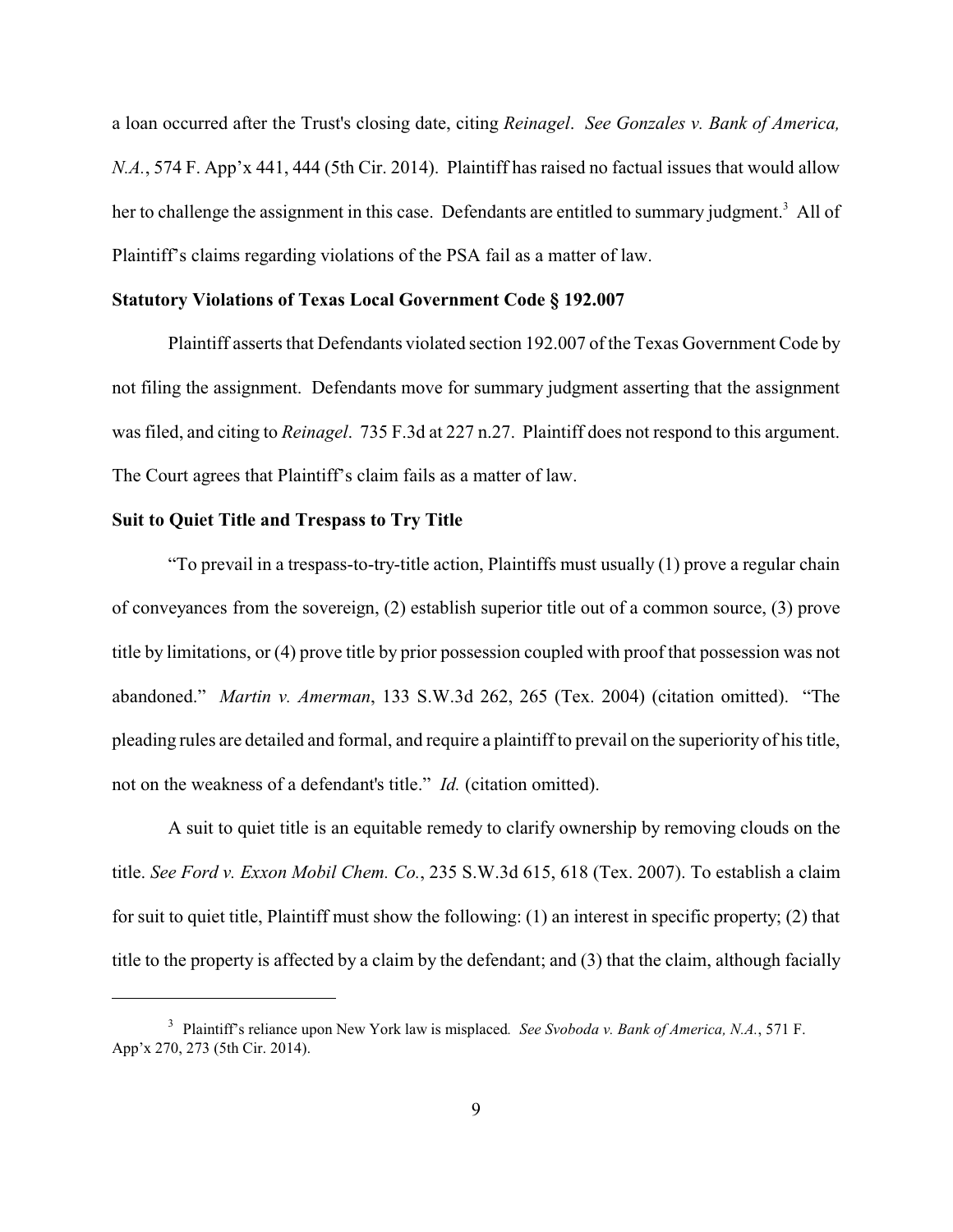valid, is invalid or unenforceable. *Sadler v. Duvall*, 815 S.W.2d 285, 293, n.2 (Tex. App.–Texarkana 1991, pet. denied). An adverse claim, to constitute a cloud on the title removable by the court, must be one that is valid on its face but is proved by extrinsic evidence to be invalid or unenforceable. *Id.*

Defendants assert that Plaintiff does not establish the strength of her own title as MERS was the beneficiary and nominee of the original lender in the Deed of Trust and MERS assigned the right to foreclose to Wells Fargo. Defendants further assert that Plaintiff does not plead that she tendered, or offered to tender, the full amount owed on the Note, and Plaintiff can offer no summary judgment evidence showing she had superior title to the Property.

The summary judgment record is clear: Defendants' interest in the Property was valid and enforceable. The Court has already rejected Plaintiff's other claims. Thus, Plaintiff has no basis for an action based upon trespass to try title or quiet title.

# **Fraudulent Lien Claim**

Plaintiff alleges that Defendants Bank of America and Wells Fargo violated Section 12.002 of the Texas Civil Practices & Remedies Code by causing to be filed an appointment of substitute trustee and the Assignment.

Defendants move for summary judgment on this claim asserting the following: (1) that the appointment of substitute trustee and the Assignment do not fall within the confines of Chapter 12; and (2) that Plaintiff fails to meet any of the required elements of this claim.

Plaintiff argues that Defendants caused to be drafted an appointment of substitute trustee and caused it to be filed of record knowing full well that Wells Fargo as Trustee did not own the Plaintiff's Note and Deed of Trust. Plaintiff also alleges that Bank of America also knew that the Plaintiff's Note and Deed of Trust did not actually make this trust pool of loans because of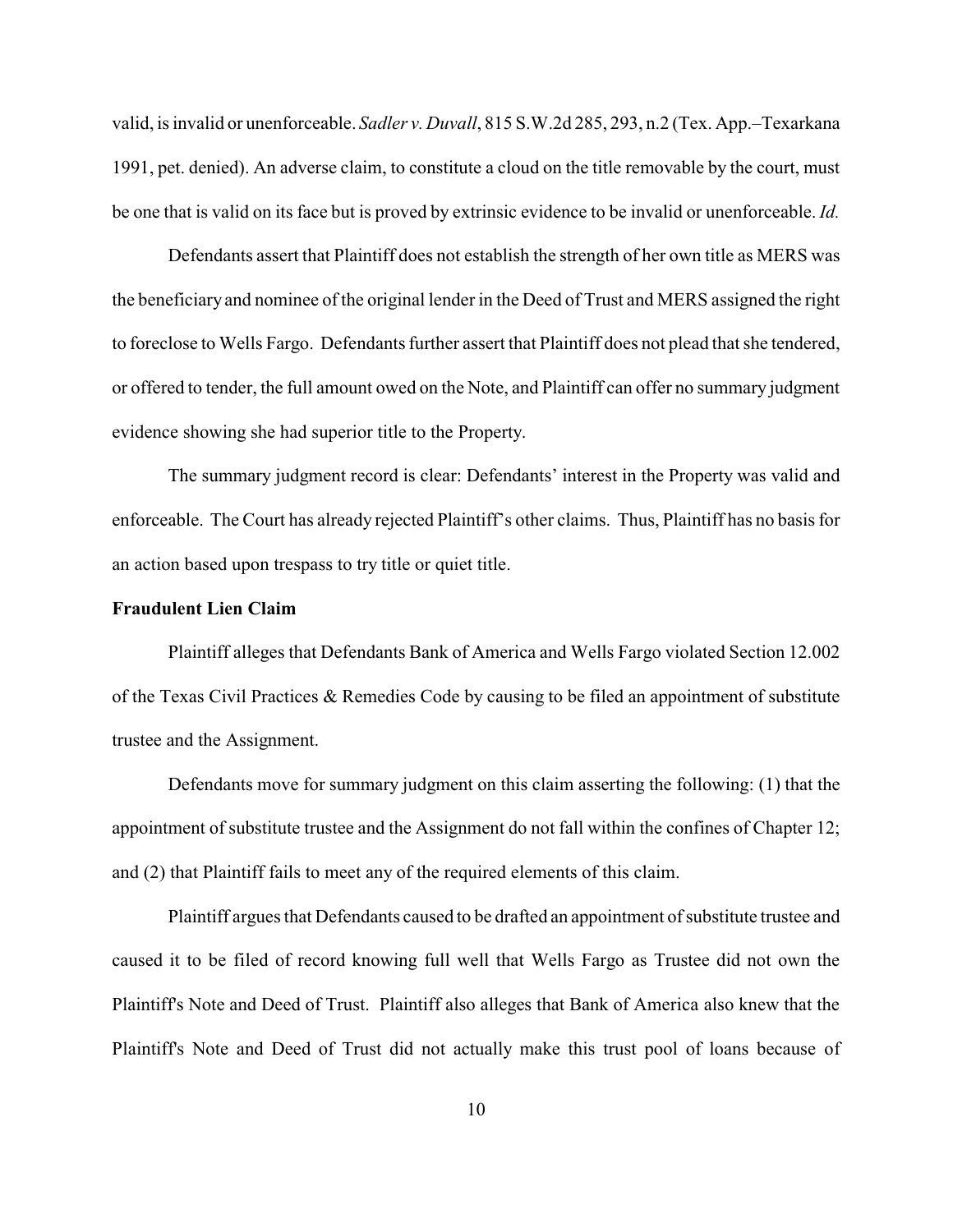non-compliance with the PSA. Plaintiff also relies upon her verified complaint to support that there is a fact question regarding Defendants' intent.

Texas Civil Practice and Remedies Code Section 12.002(a) prohibits a person from making, presenting, or using a document with knowledge the document is a fraudulent lien against real property.<sup>4</sup> To establish a claim under Section 12.002(a), a plaintiff must show (1) the defendant made, presented, or used a document with knowledge it was a fraudulent lien, (2) the defendant intended that the document be given legal effect, and (3) the defendant intended to cause plaintiff physical injury, financial injury, or mental anguish. *Merritt v. Davis*, 331 S.W.3d 857, 860-61 (Tex. App--Dallas 2011, pet. denied); *Golden v. Wells Fargo Bank, N.A.*, 557 F. App'x 323, 326-27 (5th Cir. 2014) (quoting *Henning v. OneWest Bank, FSB*, 405 S.W.3d 950, 964 (Tex. App.--Dallas 2013, no pet.) (quoting Tex. Civ. Prac. & Rem. Code § 12.002(a)). "The party asserting a claim under Section 12.002 has the burden to prove the requisite elements of the statute." *Aland v. Martin*, 271 S.W.3d 424, 430 (Tex. App.--Dallas 2008, no pet.).

Under § 12.001(3), a "lien" is defined as "a claim in property for the payment of a debt and includes a security interest." The Court agrees that the assignment, appointment of substitute trustee, and foreclosure notices are not liens, and section 12.002 is not applicable to this case. *Garcia v. Bank of New York Mellon*, 3:12-CV-0062-D, 2012 WL 692099, at \*3 (N.D. Tex. Mar. 5, 2012);

<sup>&</sup>lt;sup>4</sup> Section 12.002 of the Texas Civil Practice and Remedies Code provides that:

<sup>(</sup>a) A person may not make, present, or use a document or other record with: (1) knowledge that the document or other record is a fraudulent court record or a fraudulent lien or claim against real or personal property or an interest in real or personal property; (2) intent that the document or other record be given the same legal effect as a court record or document of a court created by or established under the constitution or laws of this state or the United States or another entity listed in Section 37.01, Penal Code, evidencing a valid lien or claim against real or personal property or an interest in real or personal property; and (3) intent to cause another person to suffer: (A) physical injury; (B) financial injury; or (C) mental anguish or emotional distress.

Tex. Civ. Prac. & Rem. Code § 12.002.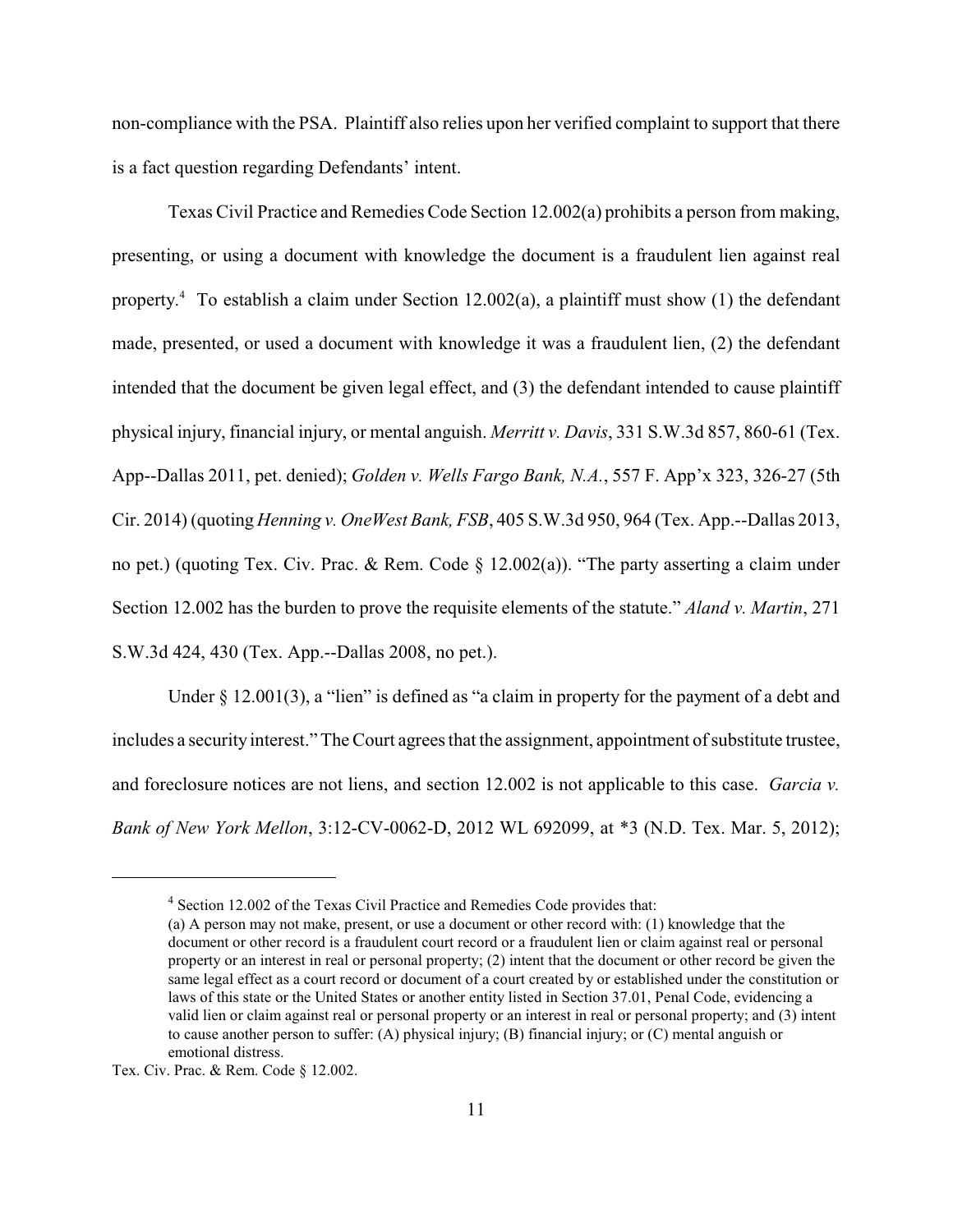*Jaimes v. Fed. Nat'l Mortg. Ass'n*, 930 F. Supp. 2d 692, 697 (W.D. Tex. 2013). Moreover, Plaintiff provides no factual basis for recovery under this section, with respect to the requisite intent required for such a violation. Defendants are entitled to summary judgment on this claim.<sup>5</sup>

## **Claim for Invasion of Privacy**

Plaintiff alleges the cause of action of invasion of privacy by misappropriation against Defendants MERS and Merscorp. Plaintiff alleges that her "personal identifying information" was used "without her consent."

Misappropriation of likeness requires proof of three elements: "(i) that the defendant appropriated the plaintiff's name or likeness for the value associated with it, and not in an incidental manner or for a newsworthy purpose; (ii) that the plaintiff can be identified from the publication; and (iii) that there was some advantage or benefit to the defendant." *Meadows v. Hartford Life Ins. Co.*, 492 F.3d 634, 638 (5th Cir. 2007). "[T]o establish a claim for misappropriation, something unique about the person's name must exist or the tortfeasor must cash in on goodwill associated with the plaintiff's name." *Id.* at 639 (internal quotation marks omitted). Moreover, the tort of misappropriation of name or likeness creates property rights only where the failure to do so would result in excessive exploitation of its value. *Id.* Excessive exploitation refers to preventing the value reduction of one's property rights in his name or likeness due to the tortfeasor's use of these. *Id.*

Defendants assert that there no evidence in support of Plaintiff's claim, and Plaintiff offers none in her Amended Complaint. Defendants assert that Plaintiff merely speculates that "investors" seeking to access information from the Merscorp website, in general, do so by using "the borrower's

<sup>&</sup>lt;sup>5</sup> Plaintiff's lack of standing to challenge the assignment is another basis for dismissing the  $\S$  12.002 claim. *See Vickery v. Wells Fargo Bank, N.A.*, No. 11–cv–0243, 2013 WL 321662, at \*9 (S.D. Tex. Jan. 28, 2013).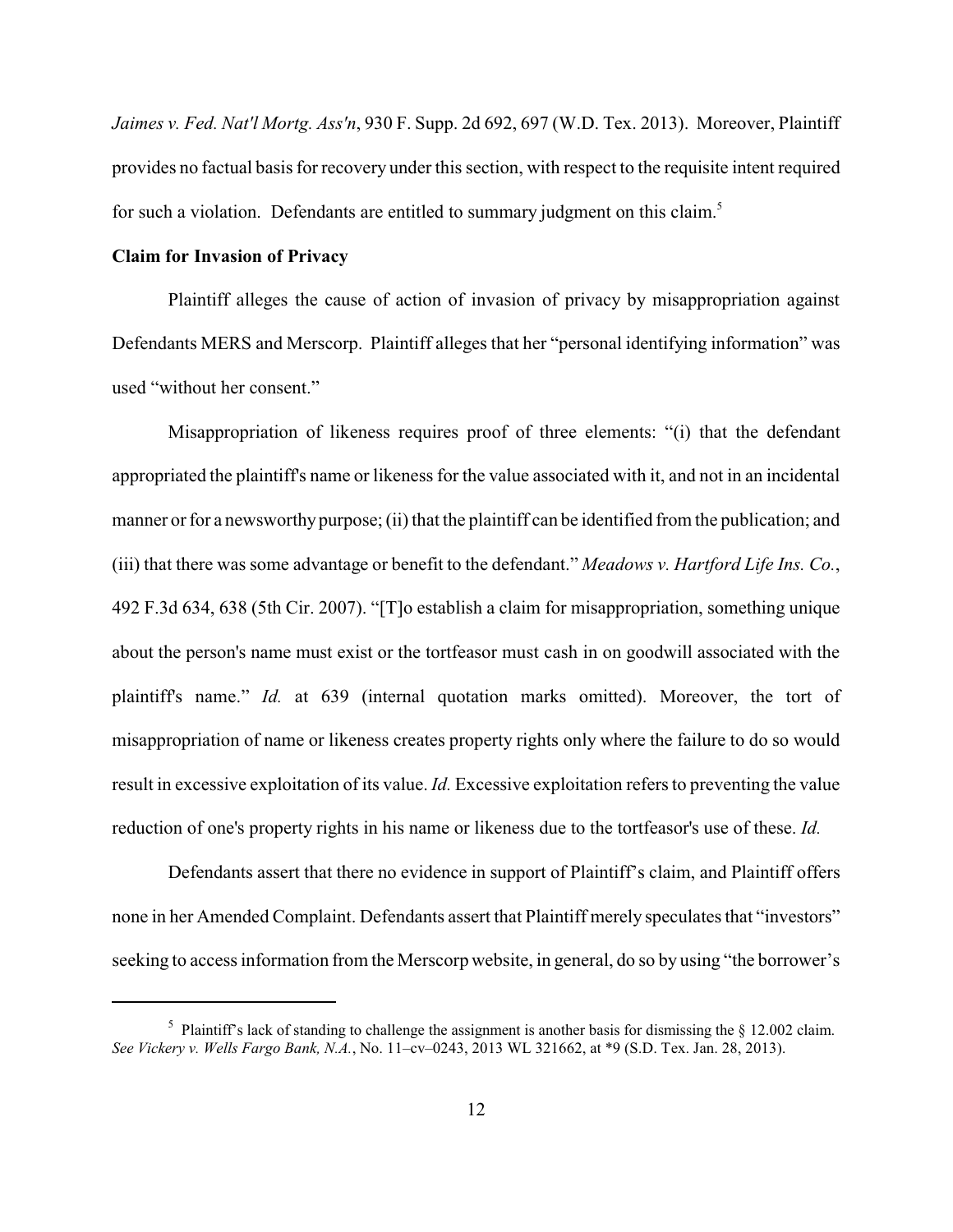last name and social security number," but Plaintiff makes no attempt to show that the alleged misuse of her personal information is anything more than incidental use of information related to the transfer of security instruments related to borrower debt.

Plaintiff asserts that she has stated that MERS and Merscorp used her personal identifying information, including her social security number, without her consent or permission, and that they have done so solely for their own commercial benefit, and that these allegations are verified. Plaintiff also asserts that her verified allegations state her belief that MERS used Plaintiff's personal identifying information to create and increase revenues for its own for-profit business and that Defendants charge a fee for each time a person logs into the system, and derive a commercial benefit from the Plaintiff's personal information, all without her consent. Plaintiff further argues that her claim is based around the fact that MERS and Merscorp's use of Plaintiff's personal information was not authorized, and was used for the Defendants' commercial gain. MERS and Merscorp were not parties to the underlying loan transaction with the lender, and while MERS is listed on the Deed of Trust, there are no provisions wherein Plaintiff agreed to allow the use of her personal information so that MERS and Merscorp could establish and operate a for-profit business enterprise.

The Court agrees with Defendants that there is no basis for this claim. Plaintiff alleges no factual allegations that would make this claim plausible, and also fails to provide summary judgment evidence that demonstrates that Defendants' use of Plaintiff's likeness in a publication provides Defendants some advantage or benefit that they would otherwise not be entitled to. Summary judgment should be granted on this claim.

## **Declaratory and Other Equitable Relief**

Defendants also move for summary judgment on Plaintiff's claims for declaratory relief and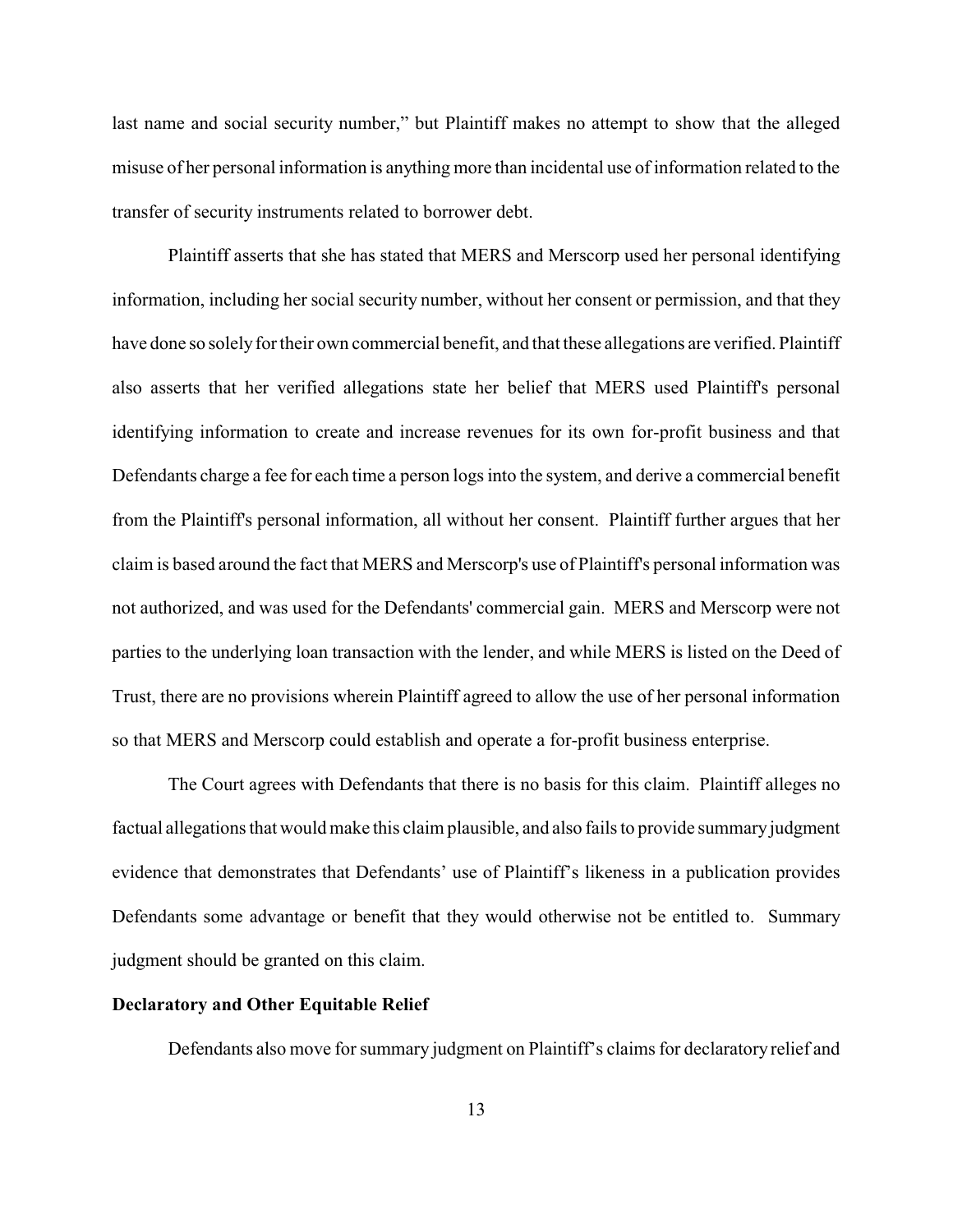for an accounting. The federal Declaratory Judgment Act states, "[i]n a case of actual controversy within its jurisdiction, ... any court of the United States, upon the filing of an appropriate pleading, may declare the rights and other legal relations of any interested party seeking such declaration, whether or not further relief is or could be sought." 28 U.S.C. § 2201. Federal courts have broad discretion to grant or refuse declaratory judgment. *Torch, Inc. v. LeBlanc*, 947 F.2d 193, 194 (5th Cir. 1991). "Since its inception, the Declaratory Judgment Act has been understood to confer on federal courts unique and substantial discretion in deciding whether to declare the rights of litigants." *Wilton v. Seven Falls Co.*, 515 U.S. 277, 286 (1995). The Declaratory Judgment Act is "an authorization, not a command." *Public Affairs Assocs., Inc. v. Rickover*, 369 U.S. 111, 112 (1962).

It gives federal courts the competence to declare rights, but does not impose a duty to do so. *Id.*

The Declaratory Judgment Act is a procedural device that creates no substantive rights, and requires the existence of a justiciable controversy. *Aetna Life Ins. Co. v. Haworth*, 300 U.S. 227, 239-241 (1937); *Lowe v. Ingalls Shipbuilding*, 723 F.2d 1173, 1179 (5th Cir. 1984). Thus, the Act provides no relief unless there is a justiciable controversy between the parties. The Fifth Circuit stated as follows:

In order to demonstrate that a case or controversy exists to meet the Article III standing requirement when a plaintiff is seeking injunctive or declaratory relief, a plaintiff must allege facts from which it appears there is a substantial likelihood that he will suffer injury in the future. Based on the facts alleged, there must be a substantial and continuing controversy between two adverse parties. The plaintiff must allege facts from which the continuation of the dispute may be reasonably inferred. Additionally, the continuing controversy may not be conjectural, hypothetical, or contingent; it must be real and immediate, and create a definite, rather than speculative threat of future injury.

Past exposure to illegal conduct does not in itself show a present case or controversy regarding injunctive relief ... if unaccompanied by any continuing, present adverse effects. To obtain equitable relief for past wrongs, a plaintiff must demonstrate either continuing harm or a real and immediate threat of repeated injury in the future. Similar